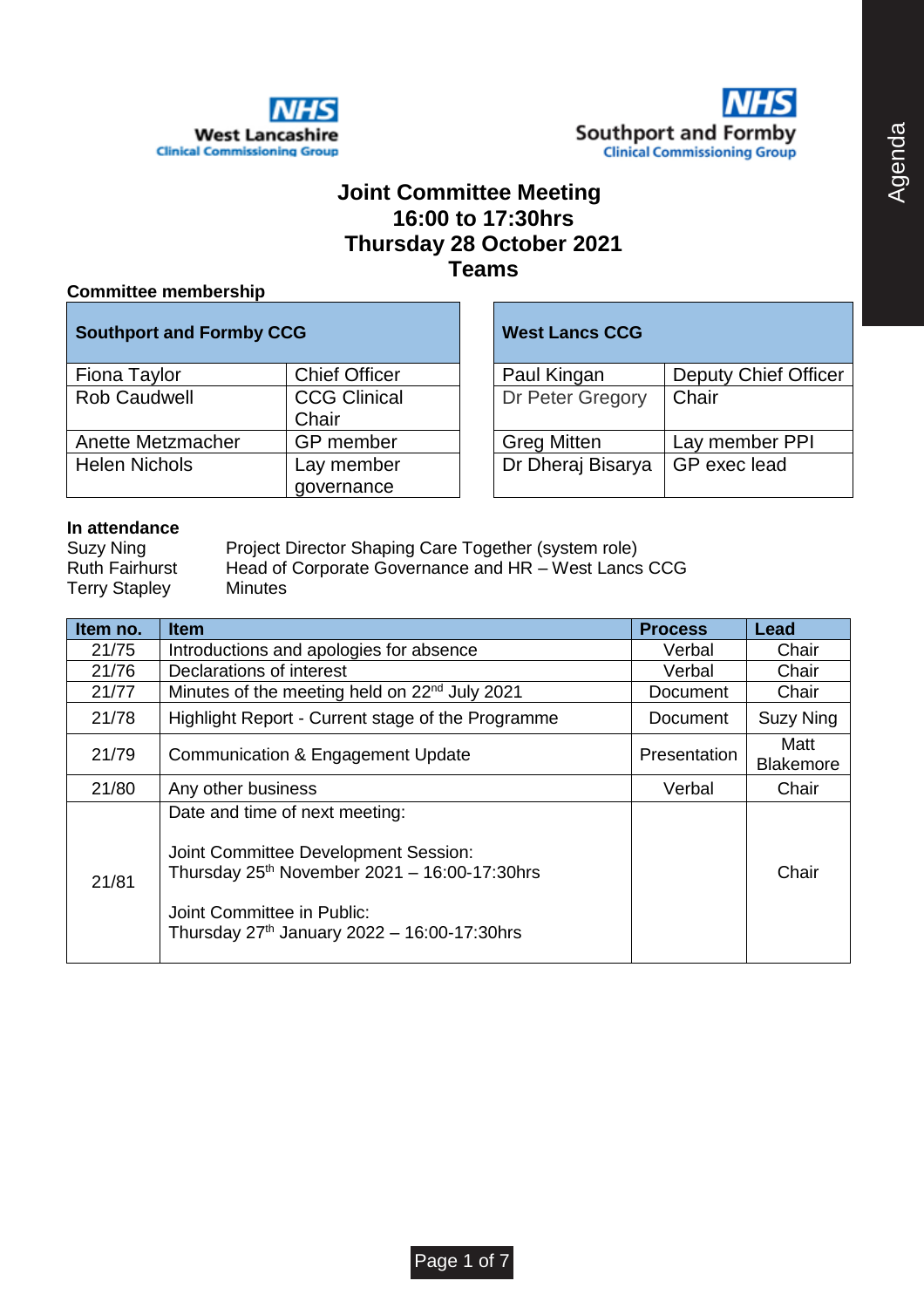

## **STRICTLY CONFIDENTIAL Joint Committee DRAFT Minutes**

#### **Date: Thursday 22nd July 2021 Time: 16:00 to 17:00hrs Venue: Via Teams**

## **Members in Attendance**

| <b>Helen Nichols</b><br>Fiona Taylor<br>Dr Rob Caudwell<br><b>Greg Mitten</b><br>Dr Dheraj Bisarya<br>Jackie Moran | Chair - S&F Deputy Chair & Lay Member for Governance<br><b>S&amp;F Chief Officer</b><br><b>S&amp;F Chair &amp; Clinical Director</b><br>West Lancs - Lay Member PPI<br>West Lancs - GP Executive Lead<br>West Lancs – Director of Integration and Transformation | <b>HN</b><br><b>FLT</b><br><b>RC</b><br><b>GM</b><br>DB<br><b>JM</b> |
|--------------------------------------------------------------------------------------------------------------------|------------------------------------------------------------------------------------------------------------------------------------------------------------------------------------------------------------------------------------------------------------------|----------------------------------------------------------------------|
| In Attendance                                                                                                      |                                                                                                                                                                                                                                                                  |                                                                      |
| Suzy Ning                                                                                                          | Programme Director - Shaping Care Together                                                                                                                                                                                                                       | <b>SN</b>                                                            |
| <b>Apologies</b><br>Dr Peter Gregory                                                                               | West Lancs - Chair                                                                                                                                                                                                                                               | PG                                                                   |

| 1.89199100            |                                                         |           |
|-----------------------|---------------------------------------------------------|-----------|
| Dr Peter Gregory      | West Lancs - Chair                                      | <b>PG</b> |
| <b>Ruth Fairhurst</b> | Head of Corporate Governance & HR - West Lancs          | RF.       |
| Dr Anette Metzmacher  | <b>GP Member</b>                                        | AM        |
| Paul Kingan           | West Lancs - Deputy Chief Officer/Chief Finance Officer | <b>PK</b> |
|                       |                                                         |           |

| <b>Attendance Tracker</b> | $\checkmark$ = Present                    | $A = Apologies$ | $N = Non-attention$ |             |             |              |  |  |  |
|---------------------------|-------------------------------------------|-----------------|---------------------|-------------|-------------|--------------|--|--|--|
| <b>Name</b>               |                                           |                 |                     | 2020<br>Jan | 2021<br>Mar | 2021<br>July |  |  |  |
| Dr Rob Caudwell           | <b>Chair &amp; Clinical Director</b>      |                 |                     | ✓           | ✓           | ✓            |  |  |  |
| <b>Helen Nichols</b>      | Vice Chair & Lay Member for Governance    | ✓               | ✓                   | ✓           |             |              |  |  |  |
| Fiona Taylor              | <b>Chief Officer</b>                      |                 |                     |             | ✓           | ✓            |  |  |  |
| Dr Anette Metzmacher      | <b>GP Member</b>                          |                 |                     |             | ✓           | A            |  |  |  |
|                           |                                           |                 |                     |             |             |              |  |  |  |
| <b>Greg Mitten</b>        | West Lancs - Lay Member PPI               |                 |                     |             | ✓           | ✓            |  |  |  |
| Dr Dheraj Bisarya         | West Lancs - GP Executive Lead            |                 |                     |             |             |              |  |  |  |
| Paul Kingan               | Deputy Chief Office/Chief Finance Officer |                 |                     | ✓           |             | A            |  |  |  |
| Dr Peter Gregory          | West Lancs Chair                          |                 |                     |             | A           | A            |  |  |  |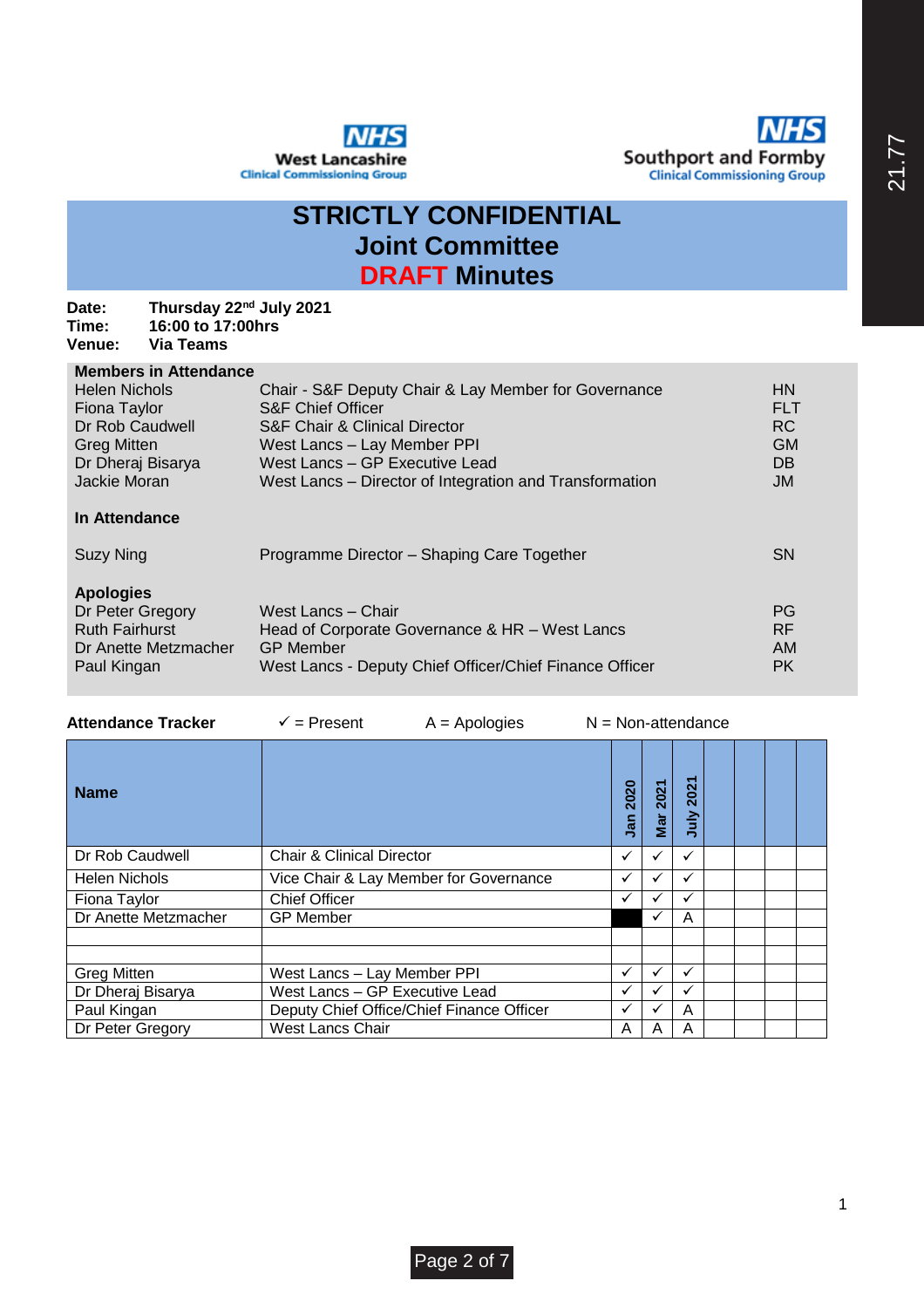| <b>No</b> | Item                                                                                                                                                                                                                                                                                                                                                                                                                            | <b>Action</b> |
|-----------|---------------------------------------------------------------------------------------------------------------------------------------------------------------------------------------------------------------------------------------------------------------------------------------------------------------------------------------------------------------------------------------------------------------------------------|---------------|
| AS21/52   | <b>Introductions and apologies</b>                                                                                                                                                                                                                                                                                                                                                                                              |               |
|           | Apologies noted from Ruth Fairhurst, Dr Peter Gregory, Paul Kingan and<br>Anette Metzmacher.                                                                                                                                                                                                                                                                                                                                    |               |
| AS21/53   | <b>Declarations of Interest</b>                                                                                                                                                                                                                                                                                                                                                                                                 |               |
|           | Greg Mitten advised of a conflict of interest in respect of the discussions<br>relating to VCF sector involvement in the engagement plan. Joint<br>Committee members noted that GM has professional contact with a number<br>of VCF organisations. Members concurred that given the balance of other<br>members available, there was sufficient mitigation and business could<br>proceed as usual.                              |               |
| AS21/54   | Minutes of the previous meeting held on 25 March 2021                                                                                                                                                                                                                                                                                                                                                                           |               |
|           | The minutes for 25 March 2021 were approved.                                                                                                                                                                                                                                                                                                                                                                                    |               |
| AS21/55   | <b>Shaping Care Together Overview</b>                                                                                                                                                                                                                                                                                                                                                                                           |               |
|           | Fiona Taylor provided an overview to the Shaping Care Together<br>programme and the work which has taken place since the last meeting in<br>March 2021. Work has continued on the programme through the COVID-19<br>pandemic.                                                                                                                                                                                                   |               |
|           | FLT discussed the need to redefine how we provide hospital services, help<br>people use them only when they need them, and ensure those services are<br>safe, sustainable and high quality. With the programmes aim to provide<br>better care for patients using our money, staff, and buildings to maximum<br>effect.                                                                                                          |               |
|           | FLT noted that change is required due to the significant challenges we are<br>facing including:<br>Delayed discharge of care for patients<br>Staff recruitment and retention challenges<br>Demographic changes<br>The need for planned care<br><b>Financial pressures</b>                                                                                                                                                       |               |
|           | SN advised members of the key areas of focus for the programme:<br>Care for the frail and elderly<br>$\bullet$<br>Care for those who need urgent or emergency treatment<br>Care for children<br>$\bullet$<br>Maternity care for pregnant women and new-born babies<br>Care relating to women's reproductive and urinary systems<br>(gynaecology)<br>Sexual health care<br>• Planned care (for example, outpatient appointments) |               |
|           | SN noted the programme has 4 stages of engagement and the programme<br>is currently at stage 2 (Solution Exploration).                                                                                                                                                                                                                                                                                                          |               |
|           | Members were briefed on the programme structure which was broken down<br>into the following areas:                                                                                                                                                                                                                                                                                                                              |               |
|           | <b>Shaping Care Together Strategy &amp; Model of Care</b><br>Southport, Formby & West Lancashire Clinical & Care Strategy<br>$\bullet$                                                                                                                                                                                                                                                                                          |               |

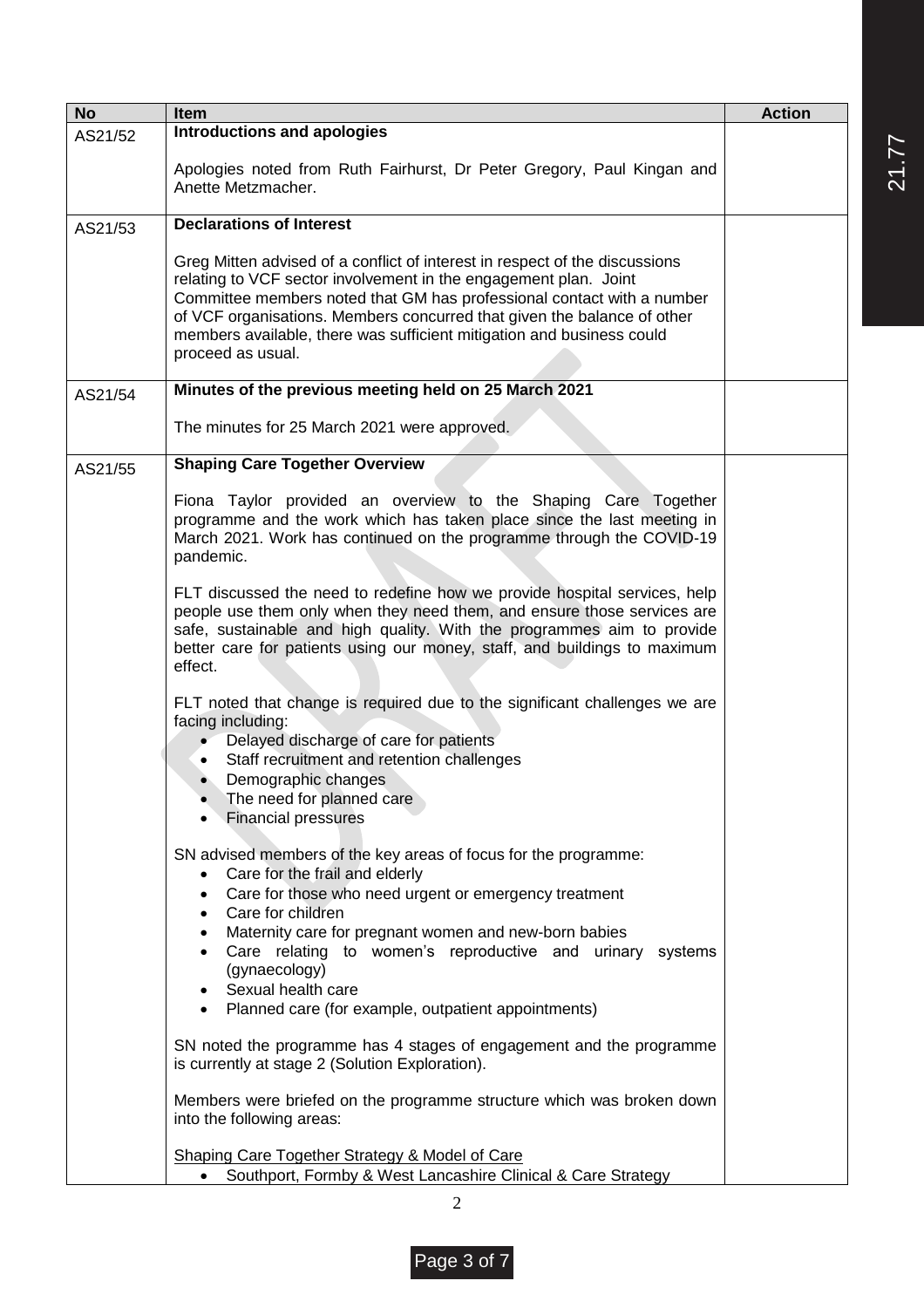| <b>No</b> | <b>Item</b>                                                                                                                                                                                                                                                                                                                                                                                                                                                                                                                                                                                                                                                                                                                                                                                                                                                                                                                                                                                                                                                                                                                                                                                                                                                                                                                                                                                                                                                                   | <b>Action</b> |
|-----------|-------------------------------------------------------------------------------------------------------------------------------------------------------------------------------------------------------------------------------------------------------------------------------------------------------------------------------------------------------------------------------------------------------------------------------------------------------------------------------------------------------------------------------------------------------------------------------------------------------------------------------------------------------------------------------------------------------------------------------------------------------------------------------------------------------------------------------------------------------------------------------------------------------------------------------------------------------------------------------------------------------------------------------------------------------------------------------------------------------------------------------------------------------------------------------------------------------------------------------------------------------------------------------------------------------------------------------------------------------------------------------------------------------------------------------------------------------------------------------|---------------|
|           | Clinical and care leadership and engagement<br>Models of care development: UEC, Planned, Frailty, Children &                                                                                                                                                                                                                                                                                                                                                                                                                                                                                                                                                                                                                                                                                                                                                                                                                                                                                                                                                                                                                                                                                                                                                                                                                                                                                                                                                                  |               |
|           | Families, Maternity & Neonatal and Women's Health & Sexual Health<br>System wide QIA                                                                                                                                                                                                                                                                                                                                                                                                                                                                                                                                                                                                                                                                                                                                                                                                                                                                                                                                                                                                                                                                                                                                                                                                                                                                                                                                                                                          |               |
|           | Hurdle & Evaluation Criteria                                                                                                                                                                                                                                                                                                                                                                                                                                                                                                                                                                                                                                                                                                                                                                                                                                                                                                                                                                                                                                                                                                                                                                                                                                                                                                                                                                                                                                                  |               |
|           | <b>External clinical scrutiny</b>                                                                                                                                                                                                                                                                                                                                                                                                                                                                                                                                                                                                                                                                                                                                                                                                                                                                                                                                                                                                                                                                                                                                                                                                                                                                                                                                                                                                                                             |               |
|           | Communications & Engagement<br>Public, patient and staff<br>Community assets (CVS)<br>$\bullet$<br>Patient perspective oversight (Healthwatch)<br>Reputation management (Local councillors and MPs)<br>Equalities & Health Inequalities Impact assessment<br>Options development & appraisal<br>Consultation plan<br>Modelling & Business Case: Stage 2 assurance evidence<br>Demand & capacity<br><b>Estates</b><br>Workforce<br>Transport<br>Digital<br>Finance<br>Pre Consultation Business Case development and KLOE evidence<br>documentation<br><b>Providers Impact Assessment</b><br><b>Sustainability Impact Assessment</b>                                                                                                                                                                                                                                                                                                                                                                                                                                                                                                                                                                                                                                                                                                                                                                                                                                           |               |
|           | <b>Privacy Impact Assessment</b><br>$\bullet$                                                                                                                                                                                                                                                                                                                                                                                                                                                                                                                                                                                                                                                                                                                                                                                                                                                                                                                                                                                                                                                                                                                                                                                                                                                                                                                                                                                                                                 |               |
|           | The members received the update.                                                                                                                                                                                                                                                                                                                                                                                                                                                                                                                                                                                                                                                                                                                                                                                                                                                                                                                                                                                                                                                                                                                                                                                                                                                                                                                                                                                                                                              |               |
| AS21/56   | <b>Highlight Report</b>                                                                                                                                                                                                                                                                                                                                                                                                                                                                                                                                                                                                                                                                                                                                                                                                                                                                                                                                                                                                                                                                                                                                                                                                                                                                                                                                                                                                                                                       |               |
|           | Suzy Ning presented the slides for information, which updated the members<br>on the progress of 'Shaping Care Together'. The members were highlighted<br>to:                                                                                                                                                                                                                                                                                                                                                                                                                                                                                                                                                                                                                                                                                                                                                                                                                                                                                                                                                                                                                                                                                                                                                                                                                                                                                                                  |               |
|           | Progress Update:<br>Engagement and Communication: Issues paper, engagement report<br>and key themes developed following phase 1 of engagement and<br>listening activities. Ongoing listening activities including briefings for<br>local councillors, briefings for MPs developed and shared with<br>newsletter. Focus groups have taken place in partnership with both<br>CVSs. Engagement Process Advisory Group is being established.<br>Long list of options in development. Drop-in sessions for local<br>councillors are in place.<br>Clinical and care engagement and leadership: Refreshed graphics for<br>all six models of care developed, hurdle criteria agreed, draft<br>evaluation criteria agreed, system QIA process agreed. Scoping<br>meeting held with North West Clinical Senate and Yorkshire &<br>Humber Clinical Senate.<br>Business Case: baseline work completed for workforce, digital, travel<br>and activity. Midlands Lancashire Commissioning Support Unit<br>appointed for option activity modelling, financial modelling and<br>authorship of the business case/strategy. Estates baseline is near<br>completion (due 22 <sup>nd</sup> July). Work is ongoing to embed fragile services<br>work into modelling assumptions. A Memorandum of Understanding<br>between Southport and Ormskirk Hospital Trust, S&F CCG and WL<br>CCG has been signed by the CFO/SOF from each organisation.<br>Contract review meetings held with all suppliers. |               |

21.77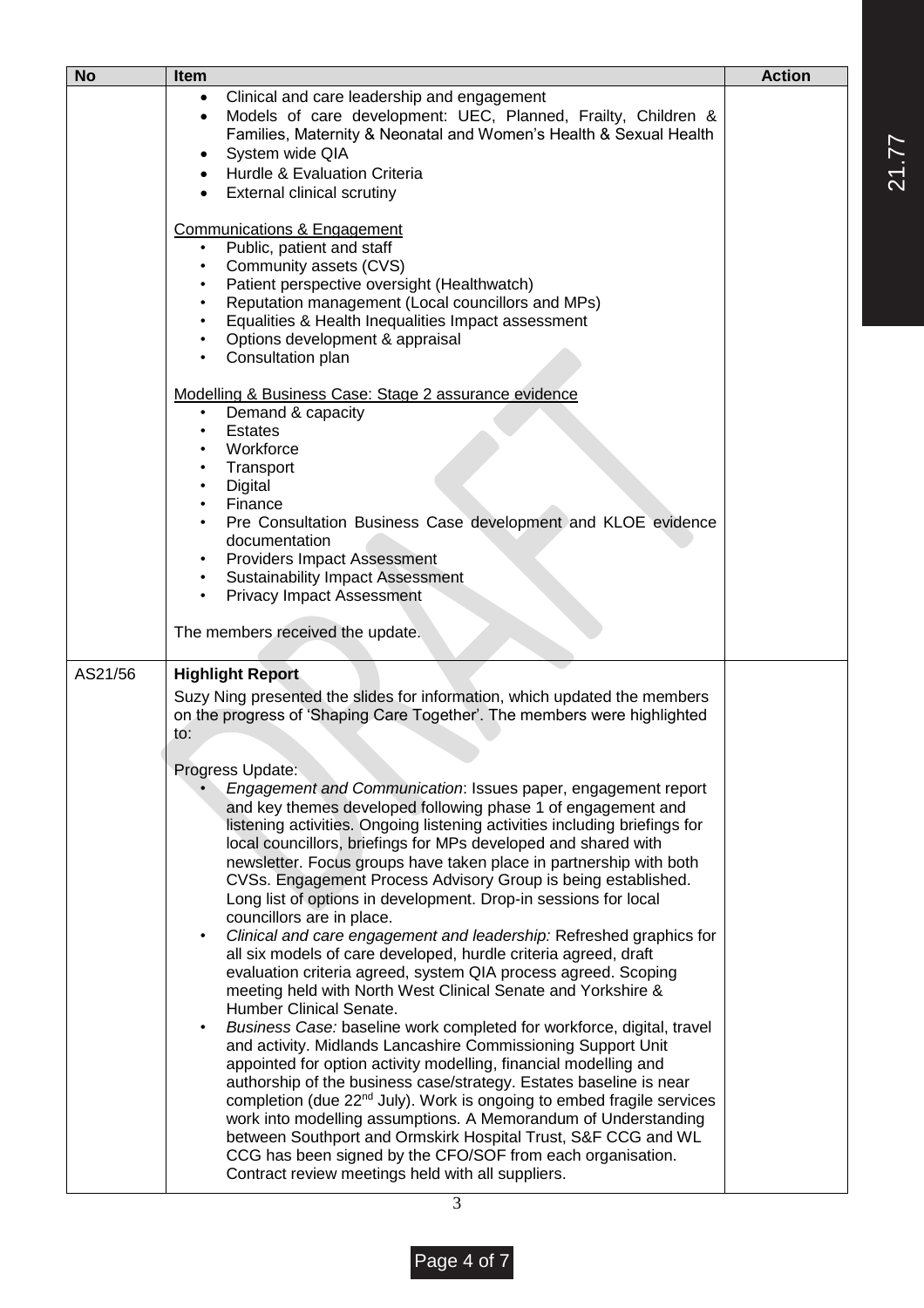| <b>No</b> | Item                                                                                                                                                                                                                                                                                                                                                                                                                                                                                                                                                                                                                                                                                                                                                                                                                                                                                                                                                             | <b>Action</b> |  |  |  |
|-----------|------------------------------------------------------------------------------------------------------------------------------------------------------------------------------------------------------------------------------------------------------------------------------------------------------------------------------------------------------------------------------------------------------------------------------------------------------------------------------------------------------------------------------------------------------------------------------------------------------------------------------------------------------------------------------------------------------------------------------------------------------------------------------------------------------------------------------------------------------------------------------------------------------------------------------------------------------------------|---------------|--|--|--|
|           | Resources: SCT budget (income and expected costs) being ratified<br>with S&F CCG leads this month                                                                                                                                                                                                                                                                                                                                                                                                                                                                                                                                                                                                                                                                                                                                                                                                                                                                |               |  |  |  |
|           | Programme Board focus for the next reporting period:                                                                                                                                                                                                                                                                                                                                                                                                                                                                                                                                                                                                                                                                                                                                                                                                                                                                                                             |               |  |  |  |
|           | Communication & Engagement: Further focus groups to be carried<br>out throughout July, Full Equality & Inequalities Impact Assessment<br>of Stage 1 to be conducted. Continue political briefings and make<br>recommendations for a joint OSC. Drop in sessions for local<br>councillors to take place and EPAG to be established<br>Clinical & Care Leadership and Engagement: Refresh all MOC and<br>$\bullet$<br>further refine the one model of care. Commence authorship of the<br>strategy. Apply hurdle criteria to emerging long list. Commence round<br>4 of workshops (patient pathways)<br>Business case: Agree and describe the activity scenario modelling<br>approach, delivery of estates baseline, delivery of financial baseline,<br>commence future option modelling. Align fragile services work in to<br>modelling assumptions. Establish data room for Stage 2 assurance<br>KLOEs.<br>Programme resources: SCT budget review to take place. |               |  |  |  |
|           |                                                                                                                                                                                                                                                                                                                                                                                                                                                                                                                                                                                                                                                                                                                                                                                                                                                                                                                                                                  |               |  |  |  |
|           | Key issues for resolution / escalation:<br>Ongoing challenge to engage with clinical and operational staff<br>during a very busy time in health and care - mitigations through<br>online collaboration platform and ambassadorship role of<br>workshop/meeting attendees.                                                                                                                                                                                                                                                                                                                                                                                                                                                                                                                                                                                                                                                                                        |               |  |  |  |
|           | SN presented members with the Hurdle Criteria, noting evaluating and<br>establishing a preferred option is key to being able to evidence the reasons<br>for choosing that option to patients, politicians, and other stakeholders. The<br>hurdle criteria are at a high level which allows options to be discounted<br>without a lot of detail being required.                                                                                                                                                                                                                                                                                                                                                                                                                                                                                                                                                                                                   |               |  |  |  |
|           | Members noted the challenges in relation to staff and clinical engagement<br>but confirmed that clinicians have been given various opportunities to<br>comment (both face to face or online) and still have the opportunity to attend<br>sessions if they choose too. DB confirmed the information has been shared<br>extensively in West Lancashire amongst Primary Care colleagues. RC<br>confirmed clinicians within Southport and Formby are using innovative<br>technology to engage as and when they can due to the current Covid-19<br>situation.                                                                                                                                                                                                                                                                                                                                                                                                         |               |  |  |  |
|           | Members approved the Hurdle Criteria, HN to seek agreement with FLT<br>outside of the meeting taking chairs action to approve the criteria.                                                                                                                                                                                                                                                                                                                                                                                                                                                                                                                                                                                                                                                                                                                                                                                                                      | <b>HN</b>     |  |  |  |
|           | The members received the update.                                                                                                                                                                                                                                                                                                                                                                                                                                                                                                                                                                                                                                                                                                                                                                                                                                                                                                                                 |               |  |  |  |
| AS21/57   | <b>Any Other Business</b>                                                                                                                                                                                                                                                                                                                                                                                                                                                                                                                                                                                                                                                                                                                                                                                                                                                                                                                                        |               |  |  |  |
|           | None noted                                                                                                                                                                                                                                                                                                                                                                                                                                                                                                                                                                                                                                                                                                                                                                                                                                                                                                                                                       |               |  |  |  |
| AS21/58   | Date and Time of next Meeting:<br>Joint Committee in Public:<br>Thursday 28th October 2021 - 16:00-17:30hrs                                                                                                                                                                                                                                                                                                                                                                                                                                                                                                                                                                                                                                                                                                                                                                                                                                                      |               |  |  |  |

21.77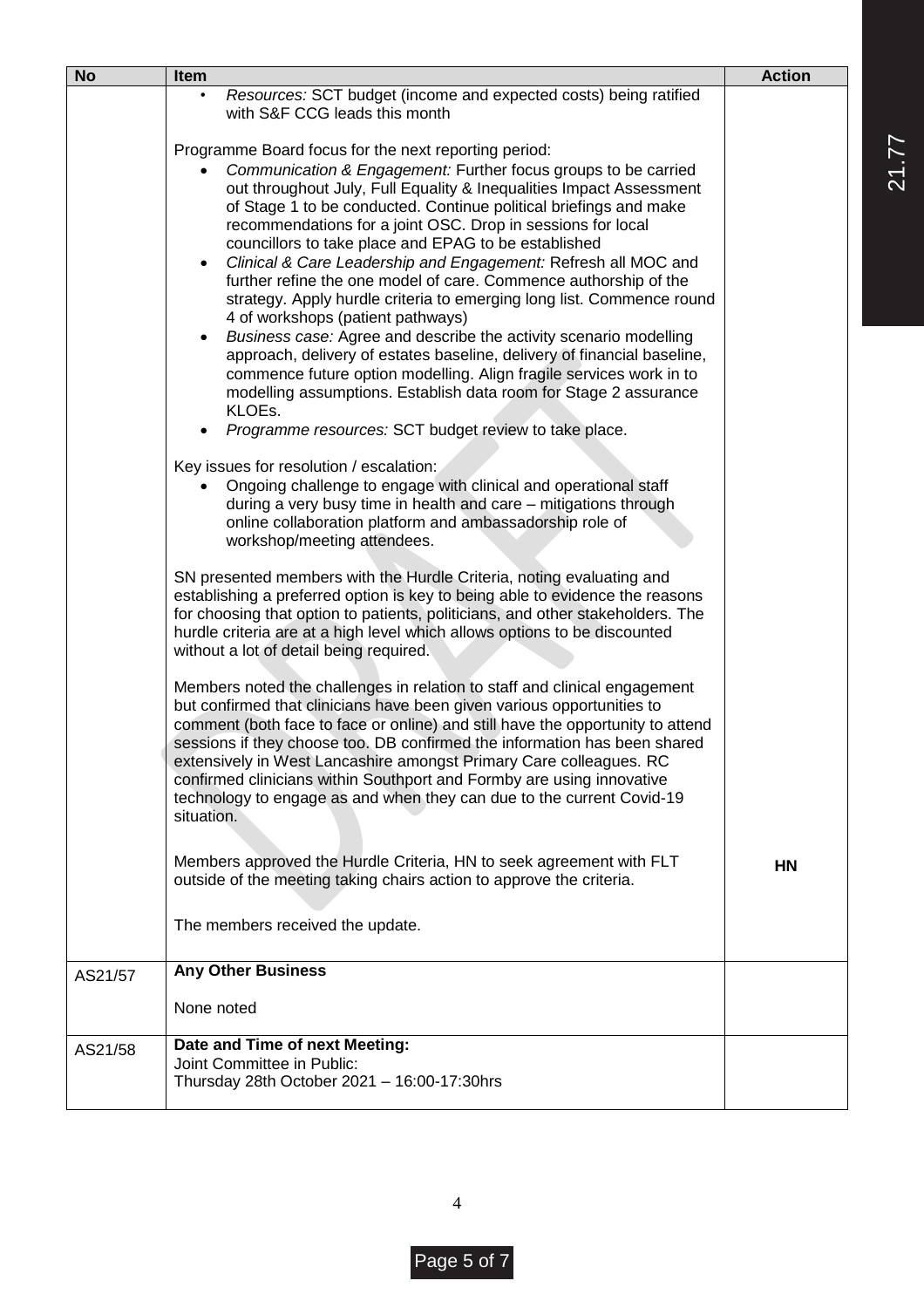# **Shaping Care Together Programme Highlight Report**

**Overall RAG:**

**R**

|                                                                                                                                                                                                                                                                                                                                                                                                                                                                                                                                                                                                                                                                                                                                                                                                                                                                                                                                                                                                                                                                                                                                                               | <b>Programme Report:</b>                            |                                                                                                                                                                                                                                                                                                                                                                                                                                                                                                                                                                                                                                                                                                                                                                                                                                                                                                                                                                                                                                                                                                                                                                                                                                                                                                                                                                                                                                                                                                          |                                                                                            |  | <b>Joint Committee</b>                                                            |                                   |                                                    |  |                                                            |                                                        |                                                     |  |
|---------------------------------------------------------------------------------------------------------------------------------------------------------------------------------------------------------------------------------------------------------------------------------------------------------------------------------------------------------------------------------------------------------------------------------------------------------------------------------------------------------------------------------------------------------------------------------------------------------------------------------------------------------------------------------------------------------------------------------------------------------------------------------------------------------------------------------------------------------------------------------------------------------------------------------------------------------------------------------------------------------------------------------------------------------------------------------------------------------------------------------------------------------------|-----------------------------------------------------|----------------------------------------------------------------------------------------------------------------------------------------------------------------------------------------------------------------------------------------------------------------------------------------------------------------------------------------------------------------------------------------------------------------------------------------------------------------------------------------------------------------------------------------------------------------------------------------------------------------------------------------------------------------------------------------------------------------------------------------------------------------------------------------------------------------------------------------------------------------------------------------------------------------------------------------------------------------------------------------------------------------------------------------------------------------------------------------------------------------------------------------------------------------------------------------------------------------------------------------------------------------------------------------------------------------------------------------------------------------------------------------------------------------------------------------------------------------------------------------------------------|--------------------------------------------------------------------------------------------|--|-----------------------------------------------------------------------------------|-----------------------------------|----------------------------------------------------|--|------------------------------------------------------------|--------------------------------------------------------|-----------------------------------------------------|--|
| <b>Senior Responsible Officer</b>                                                                                                                                                                                                                                                                                                                                                                                                                                                                                                                                                                                                                                                                                                                                                                                                                                                                                                                                                                                                                                                                                                                             |                                                     |                                                                                                                                                                                                                                                                                                                                                                                                                                                                                                                                                                                                                                                                                                                                                                                                                                                                                                                                                                                                                                                                                                                                                                                                                                                                                                                                                                                                                                                                                                          |                                                                                            |  | <b>Programme Director</b>                                                         |                                   |                                                    |  | <b>Reporting Period</b>                                    |                                                        |                                                     |  |
|                                                                                                                                                                                                                                                                                                                                                                                                                                                                                                                                                                                                                                                                                                                                                                                                                                                                                                                                                                                                                                                                                                                                                               |                                                     | <b>TBC</b>                                                                                                                                                                                                                                                                                                                                                                                                                                                                                                                                                                                                                                                                                                                                                                                                                                                                                                                                                                                                                                                                                                                                                                                                                                                                                                                                                                                                                                                                                               |                                                                                            |  |                                                                                   | <b>Suzy Ning</b>                  |                                                    |  |                                                            | 14/09/21-15/10/21                                      |                                                     |  |
| <b>OVERALL</b><br><b>GOVERNANCE</b>                                                                                                                                                                                                                                                                                                                                                                                                                                                                                                                                                                                                                                                                                                                                                                                                                                                                                                                                                                                                                                                                                                                           |                                                     | Scope and<br>Approach<br><b>Defined</b>                                                                                                                                                                                                                                                                                                                                                                                                                                                                                                                                                                                                                                                                                                                                                                                                                                                                                                                                                                                                                                                                                                                                                                                                                                                                                                                                                                                                                                                                  | An Effective<br>Project<br><b>Project Team</b><br>Governance is<br>is in Place<br>in Place |  | All<br><b>Stakeholders</b><br>are engaged                                         | <b>OVERALL</b><br><b>DELIVERY</b> | <b>Milestone</b><br>plan is<br>defined/on<br>track |  | <b>Resources</b><br>identified.<br>secured and<br>on track | <b>Risks are</b><br>identified<br>and being<br>managed | <b>Issues</b><br>identified<br>and being<br>managed |  |
|                                                                                                                                                                                                                                                                                                                                                                                                                                                                                                                                                                                                                                                                                                                                                                                                                                                                                                                                                                                                                                                                                                                                                               | $\bullet$                                           | $\bullet$                                                                                                                                                                                                                                                                                                                                                                                                                                                                                                                                                                                                                                                                                                                                                                                                                                                                                                                                                                                                                                                                                                                                                                                                                                                                                                                                                                                                                                                                                                | $\bullet$                                                                                  |  | $\bullet$                                                                         | $\bullet$                         |                                                    |  | $\bullet$                                                  |                                                        |                                                     |  |
|                                                                                                                                                                                                                                                                                                                                                                                                                                                                                                                                                                                                                                                                                                                                                                                                                                                                                                                                                                                                                                                                                                                                                               | <b>Progress Update:</b>                             | Engagement and Communication: Equalities Impact Assessment review has identified additional key stakeholders to engage with to ensure that the SCT<br>partners meet their equalities duty. Work continues on finalising the health inequalities baseline. Approval to go live with the comms launch to reflect the new<br>management agreement with StH&K was agreed at the October Delivery Group.<br>Clinical and Care Engagement and Leadership: The first draft of the Y&H Clinical Senate report has been received and is being reviewed by the Clinical &<br>Care Congress. Work continues to finalise the clinical case for change ensuring that all quality metrics are captured effectively across all Models of Care.<br>Work has commenced on starting the authorship of the Strategy<br>Business Case: Attempts to find a solution to the demand & capacity and financial modelling have been worked through, however the recent solution<br>presented does not provide a cost efficient or time sensitive alternative to the original proposal, so other suppliers for the expertise are being explored. Due to<br>the delays this has brought about in modelling demand and capacity analysis for the 4 shorter list options all other contractors have been engaged and asked<br>to pause their work whilst the issue is resolved.<br>Strategic Partnership: Engagement with colleagues in StH&K continues and will be formally transferred within the other three workstreams within the |                                                                                            |  |                                                                                   |                                   |                                                    |  |                                                            |                                                        |                                                     |  |
| programme<br>Communication & Engagement: Continue engaging with new and existing stakeholders; bringing StH&K Senior Leadership Team and clinicians on board<br>through a refreshed stakeholder and media plan, with a focus on specific political activities including councillor workshops and ongoing engagement with<br>MPs. Emerging themes highlighted through SCT Equalities and Health Inequalities Impact Assessments will be explored and groups inclusive of protected<br><b>Focus for the next</b><br>characteristics will be targeted through partnership working with CVS and Healthwatch.<br>reporting period<br>Clinical & Care Leadership and Engagement: Further refinement of the one model of care. Continue authorship of the strategy. Review and feedback on<br>the Y&H Clinical Senate report. Further develop clinical leadership and engagement framework. Engagement with clinical leads and stakeholders from<br>strategic partners to refine MoC and long list of options<br>Business Case: Identify resources to conduct demand/capacity and finance assumptions and modelling and to author the PCBC.<br><b>Key issues for</b> |                                                     |                                                                                                                                                                                                                                                                                                                                                                                                                                                                                                                                                                                                                                                                                                                                                                                                                                                                                                                                                                                                                                                                                                                                                                                                                                                                                                                                                                                                                                                                                                          |                                                                                            |  |                                                                                   |                                   |                                                    |  |                                                            |                                                        |                                                     |  |
|                                                                                                                                                                                                                                                                                                                                                                                                                                                                                                                                                                                                                                                                                                                                                                                                                                                                                                                                                                                                                                                                                                                                                               | resolution /<br>escalation by Prog.<br><b>Board</b> | $\bullet$                                                                                                                                                                                                                                                                                                                                                                                                                                                                                                                                                                                                                                                                                                                                                                                                                                                                                                                                                                                                                                                                                                                                                                                                                                                                                                                                                                                                                                                                                                |                                                                                            |  | Programme Board held 20/10/21 and will be verbally updated at the Joint Committee |                                   |                                                    |  |                                                            |                                                        |                                                     |  |